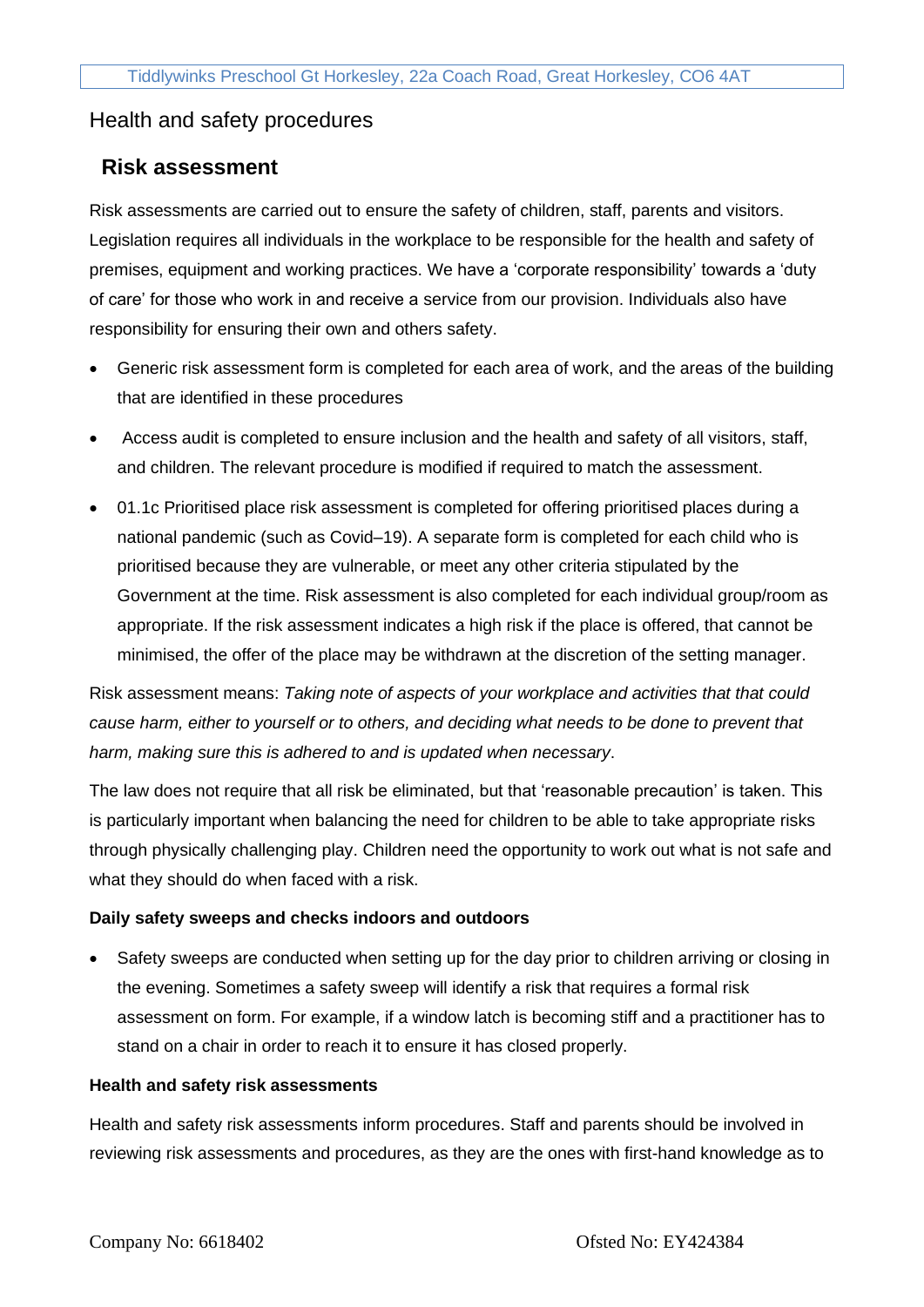whether the control measures are effective and they can give an informed view to help update procedures accordingly.

The setting manager undertakes training and ensures staff have adequate training in health and safety matters. The setting managers also ensures that checks/work to premises are carried out and records are kept.

- Electricity safety by a qualified electrician.
- Fire precautions to check that all fire-fighting equipment and alarms are in working order.
- Hot air heating systems/air conditioning systems cleaned and checked.
- Deep clean is carried out in kitchen.

The setting manager ensures that staff members carry out risk assessments that include relevant aspects of fire safety, food safety, in each of the following areas of the premises:

- Entrance and exits.
- Outdoor areas.
- Passageways, stairways and connecting areas.
- Group rooms.
- Sleep areas.
- Main kitchen.
- Staff/parent's room.
- Rooms used by others or for other purposes.

The setting manager ensures staff members carry out risk assessment for off-site activities, such as children's outings (including use of public transport), including:

- forest school and beach school
- home visits
- other duties off-site such as attending meetings, banking etc

The setting manager ensures staff members carry out risk assessment for work practice including:

- changing babies, and the intimate care of young children and older children
- arrivals and departures
- children with allergies and special dietary needs or preferences
- serving food in group rooms

Page **2** of **3**